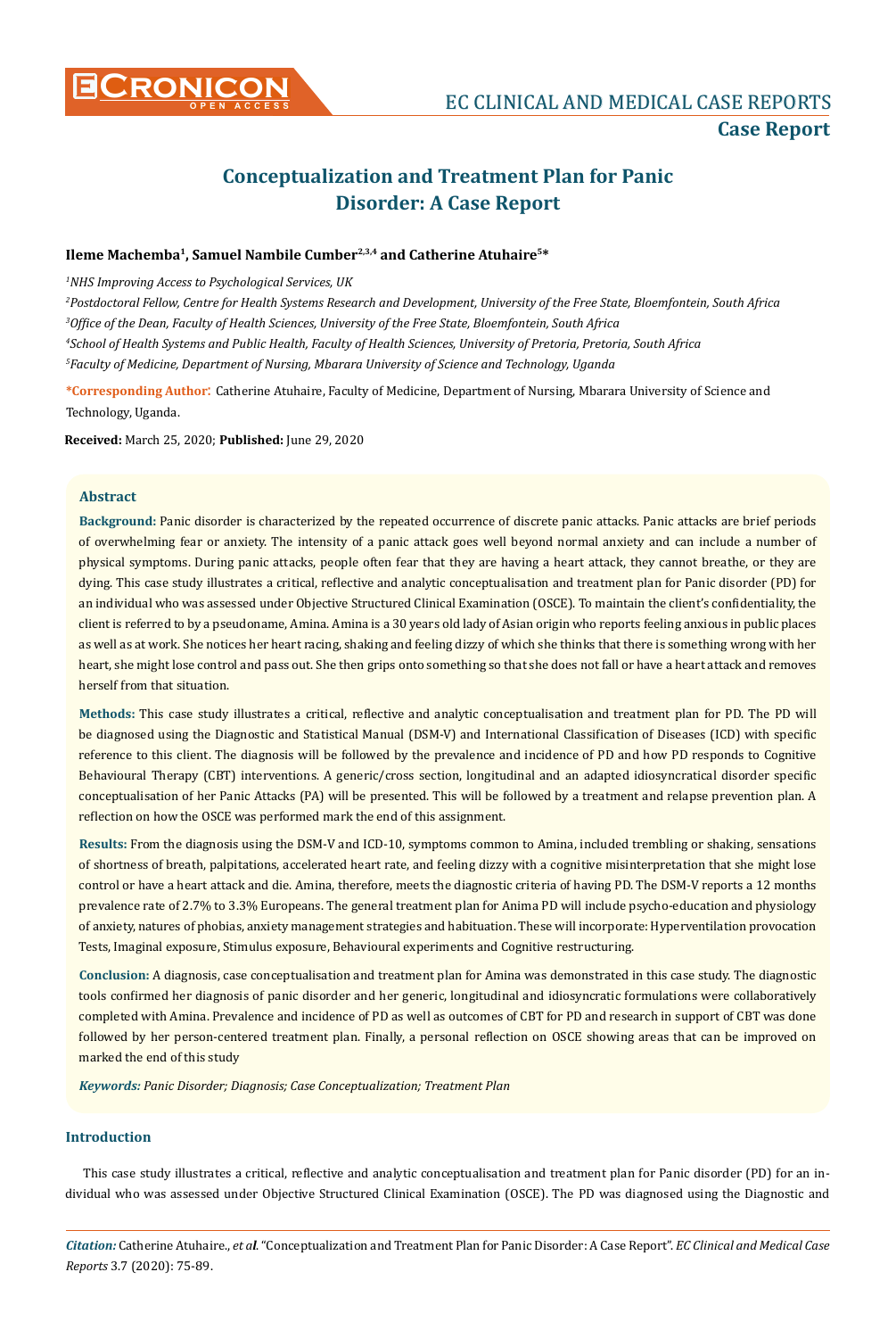Statistical Manual (DSM-V) and International Classification of Diseases (ICD-10) with specific reference to this client. To maintain the client's confidentiality, the client is referred to by a pseudoname, Amina. The diagnosis was followed by the prevalence and incidence of PD and how PD responds to Cognitive Behavioural Therapy (CBT) interventions. A generic/cross section, longitudinal and an adapted idiosyncratical disorder specific conceptualisation of her Panic Attacks (PA) are presented below. This was followed by a treatment and concluded with a relapse prevention plan.

## **Case Report**

Amina is a 30 years old lady of Asian origin. She reports feeling anxious in public places as well as at work when she must give presentations. She notices her heart racing, shaking and feeling dizzy of which she thinks that she might lose control and then she either sits down, or gets hold of or grips onto something so that she does not fall. She also misinterprets her physical symptoms as a catastrophic phenomenon that she is going to have a heart attack and removes herself from that situation. She has been avoiding such places as much as possible, especially when she is on her own (Appendix 1: Amina's complete case summary).

#### **Ethics approval**

The Human Research Ethics Committee does not consider the intervention in this case report as a Research (no investigation was undertaken to gain knowledge and or understanding), therefore no approval of and by the ethics committee was deemed necessary or prerequisite for publication [1].

#### **Diagnosis: DSM-V AND ICD-10**

According to [2,3], the nomothetic diagnostic characteristics of Panic disorder (PD) are spontaneous, recurrent and unexpected occurrence of PA. Both manuals define PA as periods of intense fear, in which 4 of 13 symptoms develop abruptly and peak rapidly less than 10 minutes from the onset of the symptoms. To meet the criteria of a PD, PA must be associated with longer that one month of subsequent persistent worry about having another attack.

Amina reports experiencing several attacks in a month. Her panic attacks are not unexpected but situational. McCabe RE and Gifford S [4] report that if the first attack is unexpected, then the individual has PD. According to [5] the panic attacks are symptomatically heterogeneous among individuals. Interestingly, the two diagnostic manuals share common criteria for the diagnosis of panic that there should be the presence of at least four symptoms subjectively experienced as a discrete period of intense fear or discomfort that may start suddenly and reaches peak within a few minutes up to 10 minutes [6]. However, according to [7], these panic attacks can last up to 30 minutes for some people.

The common symptoms which are shared between the DSM-V and the ICD-10 common to Amina, include trembling or shaking, sensations of shortness of breath, palpitations, accelerated heart rate, feeling dizzy with a cognitive misinterpretation that she might lose control or have a heart attack and die. Amina, therefore, meets the diagnostic criteria of having PD.

Clark DM [8] describe panic attack as consisting of intense feelings of apprehension or impending doom which is sudden onset and associated with a wide range of distressing physical sensations of unreality. On the other hand, Barlow DH., *et al.* [9] summarised PD as an acquired fear of bodily sensations, particularly sensations associated with automic arousal.

#### **Rationale for diagnostic tools**

Diagnostic tools are helpful in identifying and classifying features of people's aggregate subjective symptoms of specific problems into categories which is helpful in guiding treatment options [10]. In addition to that, diagnosis is essential for offering treatment options

*Citation:* Catherine Atuhaire., *et al*. "Conceptualization and Treatment Plan for Panic Disorder: A Case Report". *EC Clinical and Medical Case Reports* 3.7 (2020): 75-89.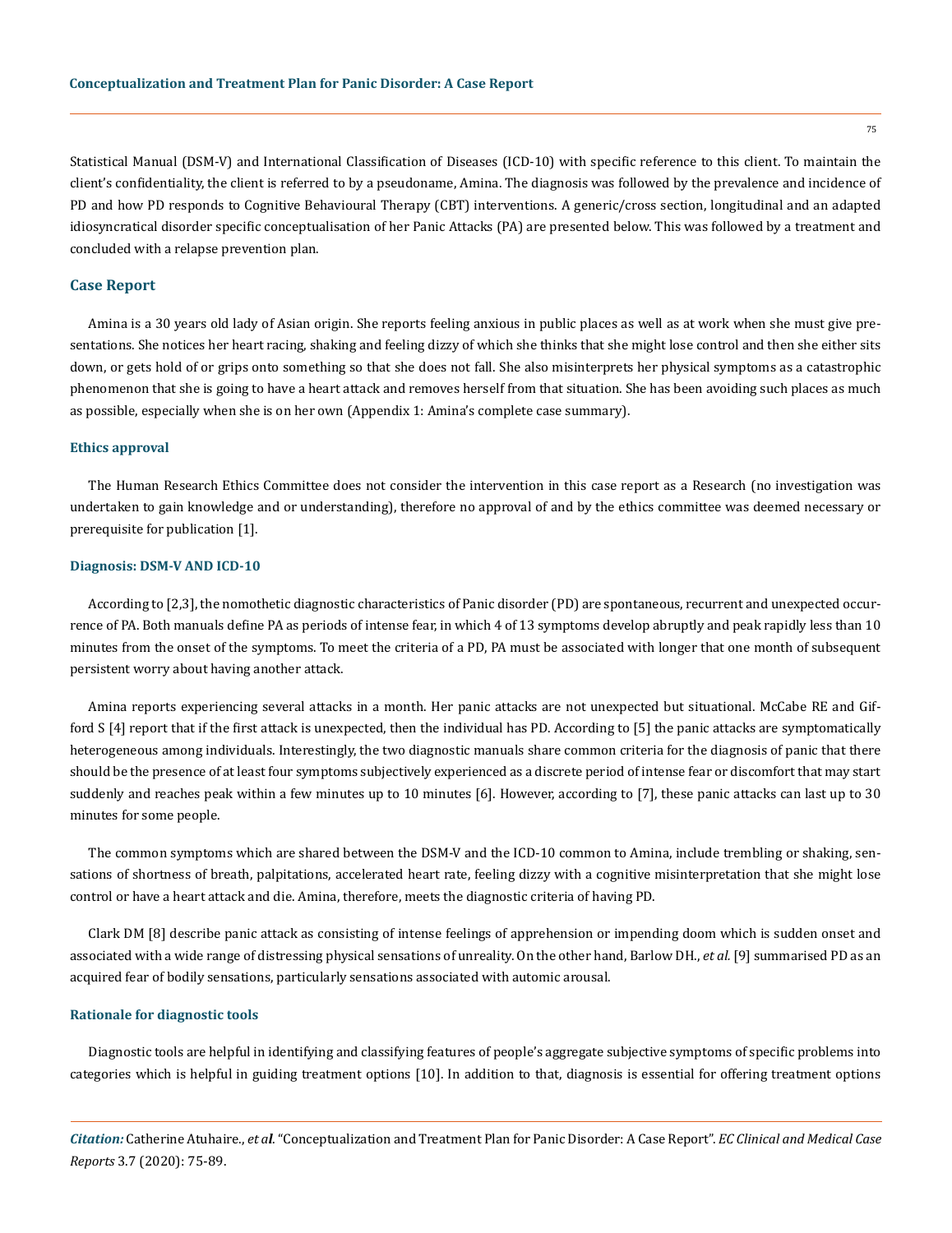and outcome predictions [10,11]. However, diagnostic classification has also been criticised for diluting information and for not taking individual differences into account [11]. Furthermore, it is possible that different people may have the same diagnosis but without having similar clinical symptoms in common [10]. It is therefore important to have an idiosyncratic understanding of a person's problems to formulate their individualised treatment plan [10,11].

#### **Prevalence and incidence of panic disorder**

The DSM-V reports a 12 months prevalence rate of 2.7% to 3.3% Europeans where females are twice as likely as men to have PD. These figures have been endorsed by Kessler RC., *et al*. [12] who also reported a prevalence of 2.8% for 12 months PD and 2.7% [7].

According to the DSM-V, PD is more prevalent in the white Americans than the ethnic group with a proportion of 2-1 of female to men [12]. The rates of panic are less than 0.4% before the age of 14 from which it gradually increases to adolescence mostly in females following puberty into adulthood [12]. However, these rates decline in the older adults over the age of 64 to about 0.7% (DSM-V) due to their ability to cope at that age. Grant BF., *et al*. [13] reported that those of earlier age onset are more likely to seek treatment than those of late onset.

The incidence of PD is more likely in people who consume considerable caffeine and carbon dioxide than those who do not [12]. Furthermore, the prevalent rates of panic are more in individuals with other anxiety disorders particularly agoraphobia as well as major depression (with a co-morbidity of about 10% - 65%) or those dependent on alcohol [2].

According to Kessler RC., *et al*. [12], PD without agoraphobia has a lifetime prevalence of 22.7% and 0.8% for PD with agoraphobia. On the contrary, McCabe RE and Gifford S [4] had a prevalence of 3.5% for PD without agoraphobia and 1.5% for PD with agoraphobia. This variation in prevalent rates is inexplicable.

#### **Conceptualization**

An understanding of significant etiological factors that have and still influence Amina's panics is essential in guiding her therapeutic intervention [14]. A formulation therefore is a psychological understanding of the interaction of an individual's presenting thoughts, emotions, behavior and physical sensations in the context of their whereabouts [11,15]. Therefore, the formulations below are discussed from a general to disorder specific and more importantly, idiosyncratic to Amina [11].

Whilst formulations have been found to be instilling understanding and hope in some clients [15], they have also been reported to cause sadness, upsetting and worry in others [10]. Nevertheless, collaborative conceptualization in a non-judgemental therapeutic relationship in which Amina's problems are normalized [16] and acknowledging her strengths and protective factors is pivotal in this assignment.

This will help Amina understand her problem and assist her to make an informed decision on what aspect of the vicious cycle of her difficulties she wants to effect change and collaboratively assist the therapist and Amina to monitor her progress [11].

#### **Generic formulation**

To encourage Amina's understanding of her problem, it is important to highlight the basic interaction of her thoughts, feelings, behaviour, physical sensations [17]. As shown on figure 1, Amina's thought, when she is shopping, is that people are commenting on what she is buying or wearing. Amina's response in this environment is consistent with the cognitive model that if the environmental triggers, be they internal or external, mean something to the her, they (the triggers), will stimulate an emotional and behavioral response [13].

*Citation:* Catherine Atuhaire., *et al*. "Conceptualization and Treatment Plan for Panic Disorder: A Case Report". *EC Clinical and Medical Case Reports* 3.7 (2020): 75-89.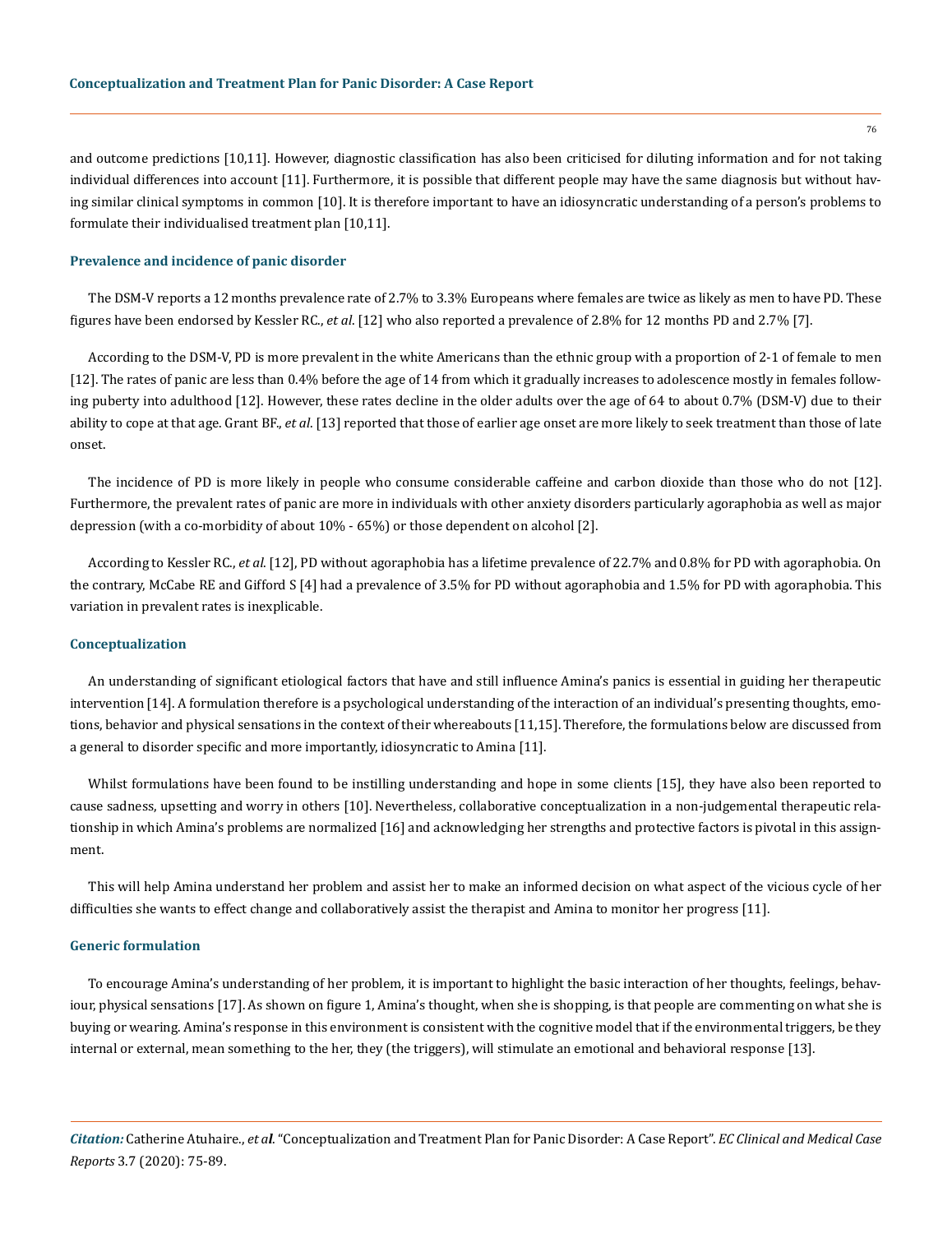

*Figure 1: Amina's thought, when she is shopping.* 

The focus of concern to Amina is that if she was to have panic attack, she would have a heart attack. According to Clark GI and Egan SJ [6] people with panic phobia are worried not about the anxiety themselves but their feared consequences. Amina's fear of being judged negatively makes her feel anxious and leaves the supermarket as quickly as she can.

According to Padesky CA and Greenberger D [17], the simplicity of a generic formulation can help patients learn, through engagement and taught skills, that thinking and behaving differently will make them feel differently.

Amina's ability to identify her negative automatic thoughts and emotions in her feared situations, her willingness to engage in CBT and motivation to do self-help exercises makes her suitable for CBT [11,18].

Whilst CBT emphasizes on the here-and-now as has been shown in the cross-section model, it remains vital for Amina and the therapist to have a broader understanding of the contributory and maintaining factors of her panics from a developmental perspective, as well as categorizing her core beliefs so that she can learn how the interaction of various factors in her life develop her core belief and rules for living [7,19].

These historical contexts are depicted in the next longitudinal formulation (Figure 3) below.

#### **Longitudinal formulation**

To explore the impact of Amina's panic attacks on the family including how they are managing, it would be helpful to invite them to the second session after consulting with and seeking Amina's consent [11].

*Citation:* Catherine Atuhaire., *et al*. "Conceptualization and Treatment Plan for Panic Disorder: A Case Report". *EC Clinical and Medical Case Reports* 3.7 (2020): 75-89.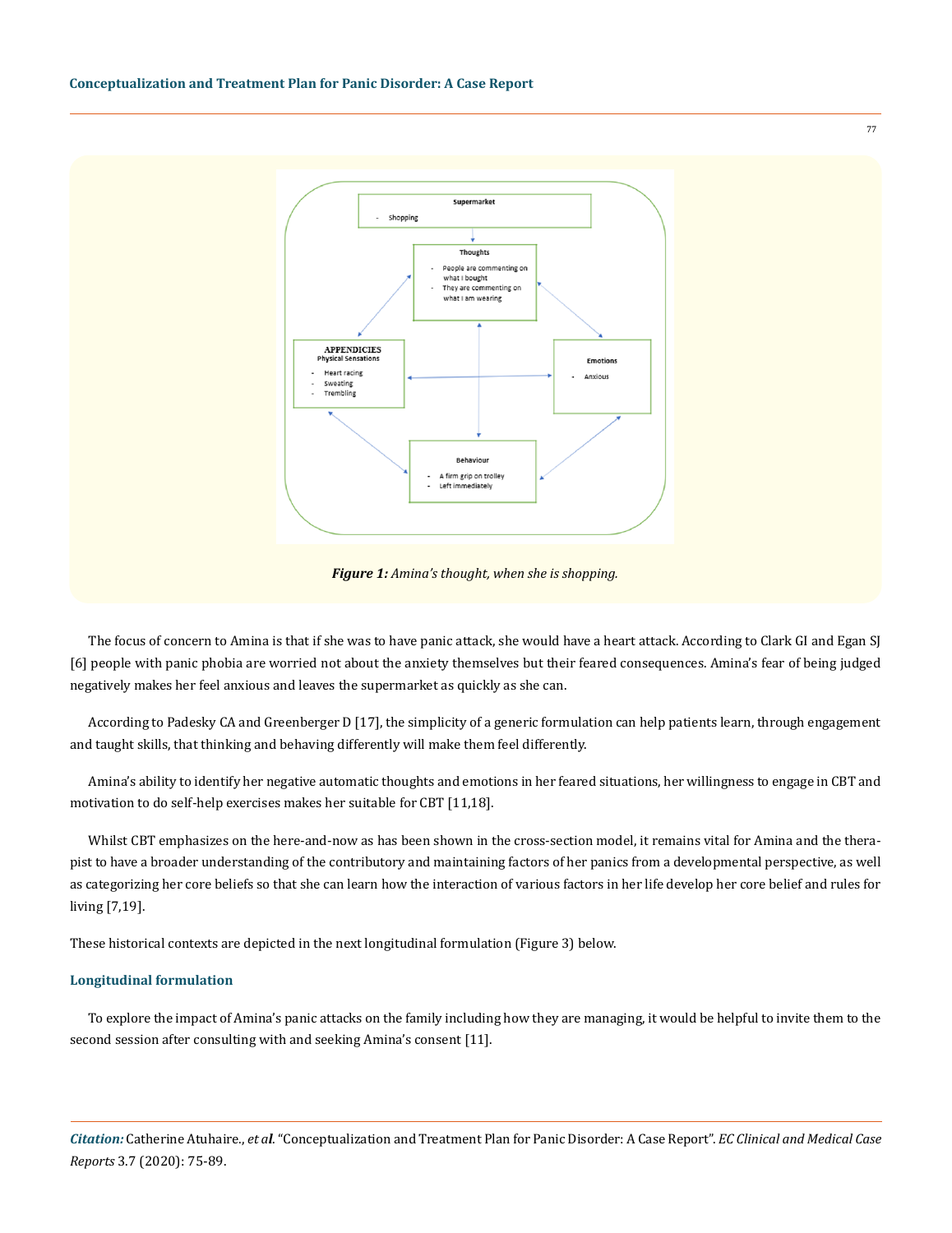As shown in figure 2, Amina had to perform her best so that she would not be bullied in college. She used to push herself to perform better. Her first experienced of panic attacks was when she was a teenager during exams.



*Figure 2: Amina's Idiosyncratic Conceptualization of her Disorder Specific Formulation for Panic with maintenance cycle added (Adapted from [6,8]).*

Socratic dialogue with Amina [11] will extend her understanding or her negative core beliefs so that she can be able to challenge them and develop positive ones [6]. Amina's willingness to do better at school was born out of the conditional assumption 'I must perform at my best' to fit in, so that she doesn't get bullied. These dysfunctional assumptions are activated from her core belief 'I am not good enough, I am inadequate. The core beliefs originated from how she was treated by others at college including being bullied as well as expectations from family that she had to better herself. This insight into the cognitive model will empower Amina to recognize challenge and modify her negative automatic thoughts [17,20].

The weakness of the longitudinal formulation is that it does not take cognizance of Amina's strengths. Her motivation to engage in therapy is a strength that is essential during treatment.

*Citation:* Catherine Atuhaire., *et al*. "Conceptualization and Treatment Plan for Panic Disorder: A Case Report". *EC Clinical and Medical Case Reports* 3.7 (2020): 75-89.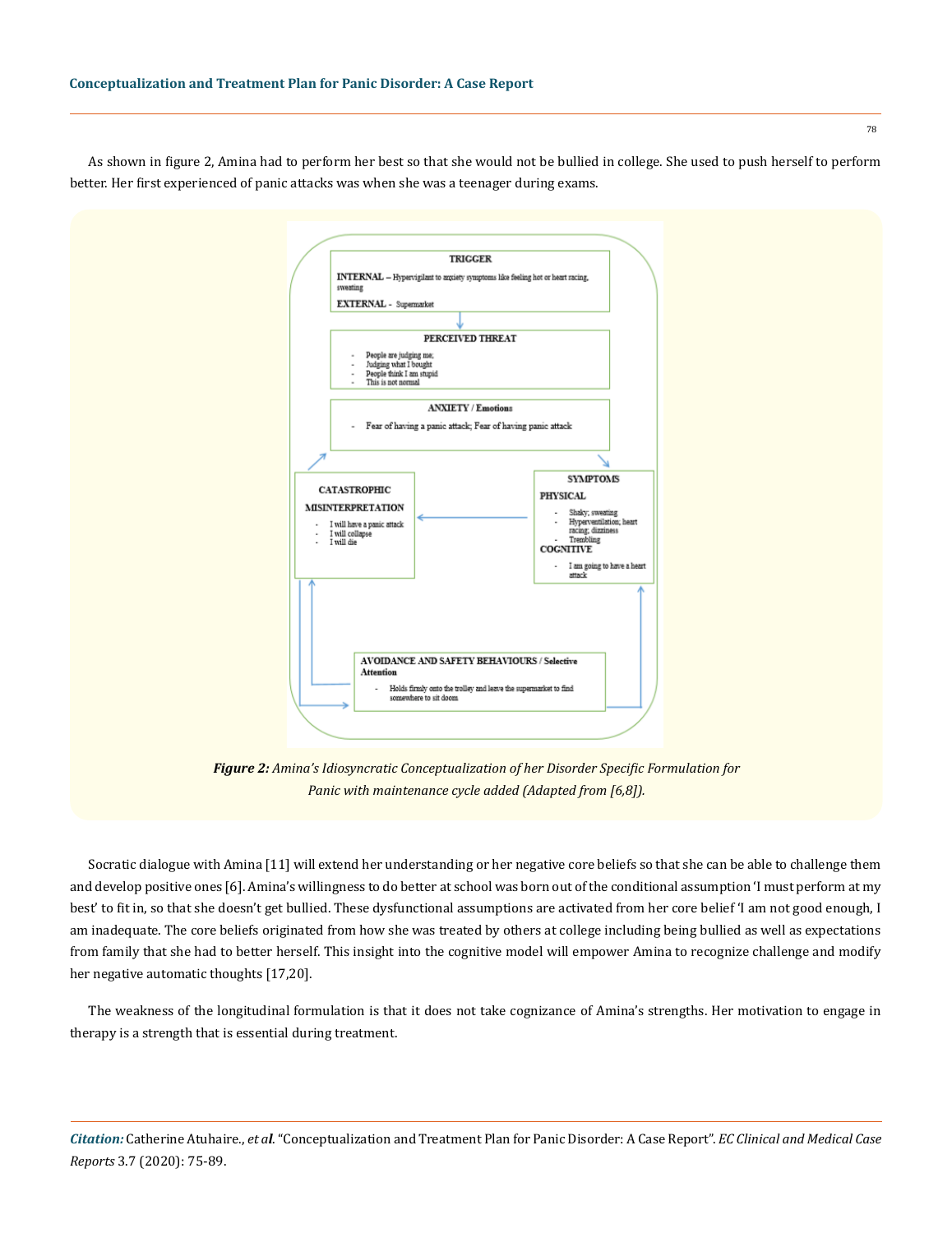## **Disorder specific formulation**

It is imperative to adapt the disorder specific formulation into an idiosyncratic formulation because the former is a generic formulation whereas the latter is more person centred specific to Amina [16]. Amina's idiosyncratic model is shown in figure 3. She is hypersensitive to feeling warm when she is anxious. Hypersensitivity to and misinterpretation of bodily sensations and avoidance of feared situations is in consistence with the cognitive model of panic [6]. When Amina is shopping and starts thinking that people are judging what she is buying or what she is wearing, she becomes anxious and starts feeling warm, sweaty and her heart racing. She catastrophically misinterprets these normal physical symptoms of anxiety as meaning that there is something wrong with her heart. When she thinks that there is something wrong with her heart, this makes her more anxious and her physical symptoms gets worse; she gets more sweaty, shaky, hyperventilates and gets dizzy. At this point she thinks she is going to have a heart attack, pass out and die. She then she gets a firm grip on the trolley so that she does not collapse and quickly walks away from the supermarket lest, she gets a heart attack.



*Figure 3: Amina's idiosyncratic model.* 

When she has removed herself away from the supermarket, she sits down and repeatedly check her pulse. She calls her mother to come and take her. The mother reassures her that she will be fine. Amina also takes St Jones Watts or smokes cannabis to feel better.

*Citation:* Catherine Atuhaire., *et al*. "Conceptualization and Treatment Plan for Panic Disorder: A Case Report". *EC Clinical and Medical Case Reports* 3.7 (2020): 75-89.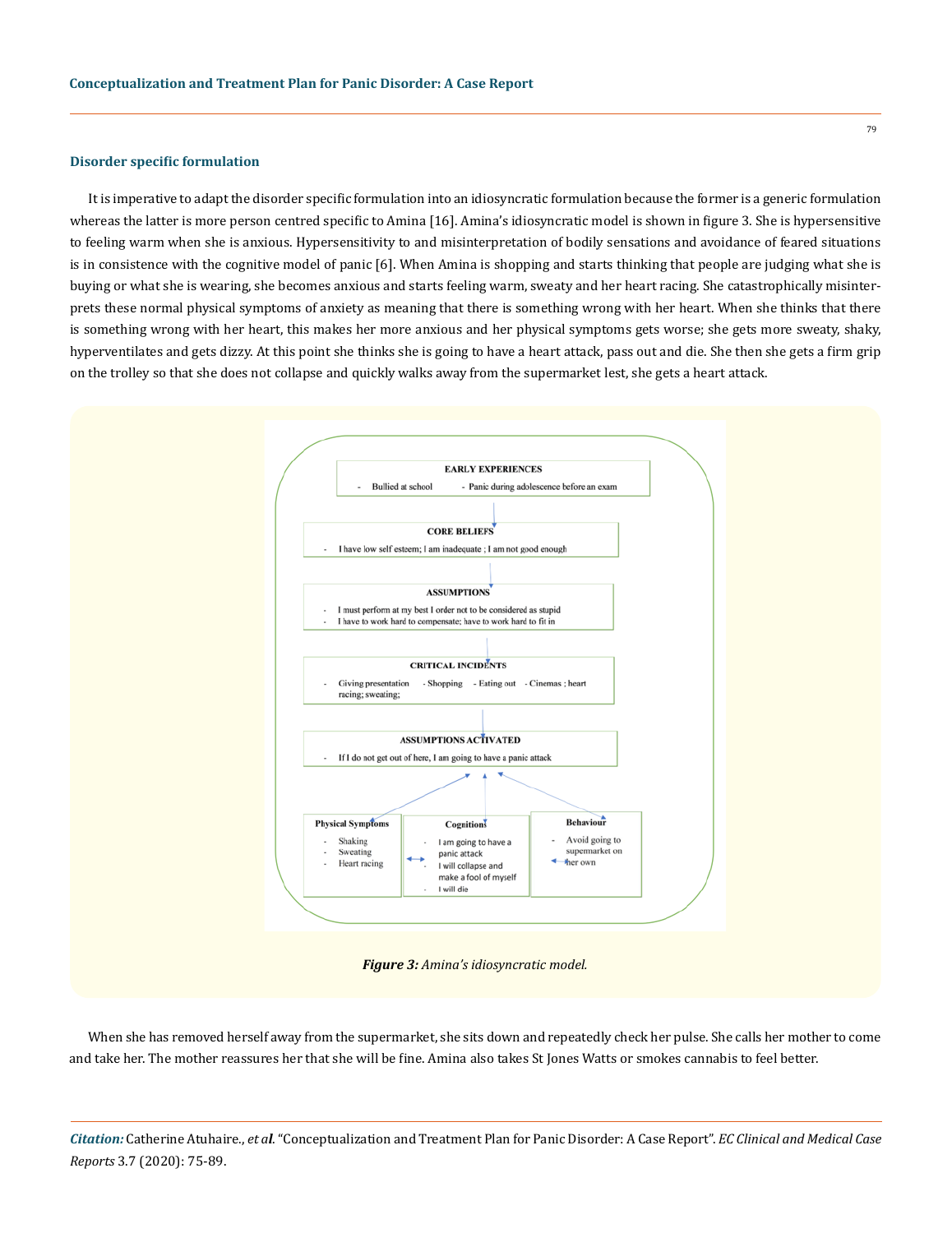#### **Rationale for formulation**

The rationale for case formulation is that it enables the therapist and Amina understand Amina's difficulties and what is maintaining them so that Amina and the therapist can collaboratively [22] decide on what areas of Amina's difficulties she would like to effect change [11].

## **Treatment plan**

PA that are unexpected are considered to be due to neurochemical imbalance [9,22] or heightened somatic arousal [9,22] and for that reason, a combination of the cognitive model of PD [6], CBT and pharmacology is the only well-established evidence based treatment intervention for PD [2].

Measure of progress will incorporate nomothetic and idiographic tools.

#### **Treatment outcomes for panic disorder with CBT**

Outcome studies for CBT treatment for PD and agoraphobia show an effective percentage rate of 75% to 90% [23] of which 50% to 70% followed-up post treatment patients with mild agoraphobia showed to be functioning as normal control [24].

Clients who have CBT are less likely to relapse and tend to rely less on psychotropic medication [23] compared to those treated with antipanic medication [2].

Other predictors of or for non-response are, the level of motivation of the patient [25] and level of willingness to change [26]. Furthermore, longer duration of illness, greater severity e.g. higher panic frequency and severe agoraphobic avoidance is associated with poor outcomes [27].

Use of substances like benzodiazepines during treatment and emotionally over involvement by family members is also associated with poor outcomes [23].

Finally, compliance with completion of exposure homework was found to predict better outcomes [28].

## **Roth and pilling competences**

Collaborative decision making, empathy, therapeutic alliance including use of supervision, self-monitoring, Socratic dialogue, as well as idiosyncratic formulation and modification of core belief, dysfunctional assumptions and negative functional thoughts and behaviors in a therapeutic milieu was pivotal throughout this case study.

#### **Critical analysis, exploration and description of CBT theories of panic and evaluation of practices**

Biological, Cognitive, and behavioral theories are constituents of the Cognitive Model of PD. Hypersensitivity to bodily sensations if caused by a biological internal trigger [8] is explained as due to chemical imbalance [9,25]. The catastrophic misinterpretations, perceived threat and apprehensions are the cognitive components of the theory [7,8,29] leading to the behaviors. The underpinning principles of this model is that maladaptive cognition have a negative effect on the maintenance of emotional distress and behavioral problems [14]. The effectiveness of this model is in identification and modification of these negative cognition and behavior [8,29]. [30], in contrary to [8], propose that the individual with high self efficacy to cope with perceived danger panic will cope better.

On the other hand, further in the Biological Theory are based on hereditary and neurochemical abnormalities [9,25] posits that the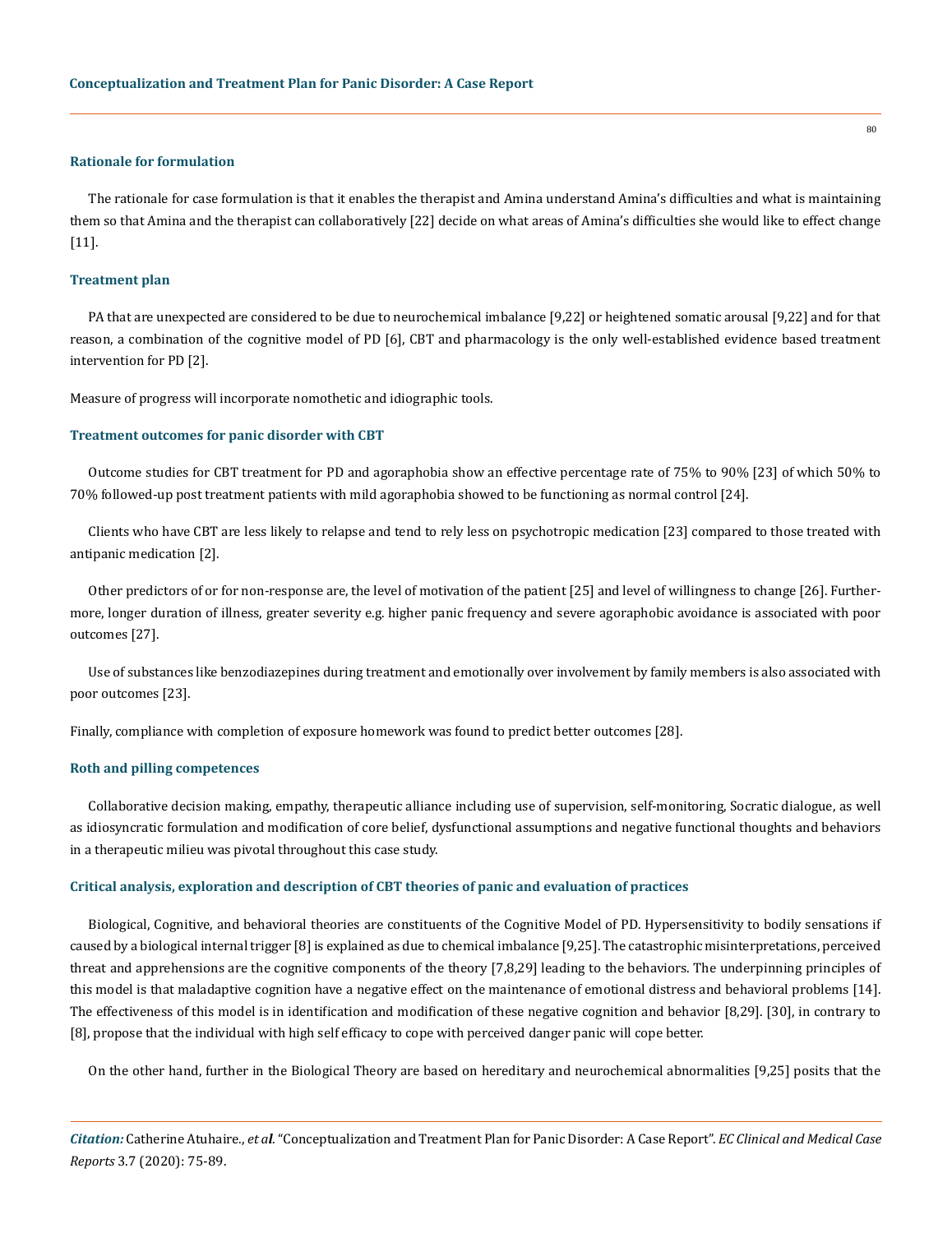spontaneity of panic attacks is due to some chemical imbalance and fear network in the brain that leads to and maintained through conditioned learning [25,31]. Hofmann SG., *et al.* [14] found that panic without agoraphobia responded well to a combination of CBT.

## **Different types of treatment options for panic - Compare**

NICE guidelines enlist CBT as the first-line treatment of choice for PD. These approaches include a combination of:

- a. Clark DA and Beck AT [7] CBT focus on cognitive restructuring and behavioral experiments that challenges catastrophic beliefs about somatic symptoms and phobic situations through
	- Psycho education
	- Cognitive restructuring
	- Interoceptive exposure: Exposure to feared symptoms; exercise,
	- Exteroceptive exposure: *In vivo* exposure to feared situations
	- • Relaxation based strategies: Breathing retraining
- b. Panic control treatment (PCT), [9] uses a combination of [7] with an addition of
	- Breathing retraining.
- c. Pharmacology
	- Antidepressants both Selective serotonin re-uptake inhibitors (SSRIs) and Tricyclic Antidepressants (TCA) and anxiolytics most commonly combined with CBT.

## **Critical analysis of treatment options and rationale for choice**

The cognitive models have shown to be superior to all other models, either used on their own or in combination with others for PD [14].

## **Treatment outline-idiosyncratic cognitive model**

Baldwin D., *et al.* [32] NICE guidelines for PD indicate sessions to be between 7 - 14 of weekly one-hour sessions or 1-hour weekly sessions to a maximum of 4 months. Therefore, Amina's sessions are set at weekly attendance of one-hour session for up to a maximum of 16 sessions as detailed in table 1.

| <b>Sessions</b> | <b>Interventions</b>              |  |
|-----------------|-----------------------------------|--|
| 1 and $2$       | 1. Assessments                    |  |
|                 | - Introduction to CBT             |  |
|                 | 2. Socialisation to treatment     |  |
|                 | - Goals                           |  |
|                 | - Self monitoring Home work       |  |
| 2 and 4         | 3. Psychoeducation                |  |
|                 | - Psychoeducation                 |  |
|                 | 4. Cognitive Interventions        |  |
|                 | - Cognitive of PD                 |  |
|                 | - Develop Hypothesis to be tested |  |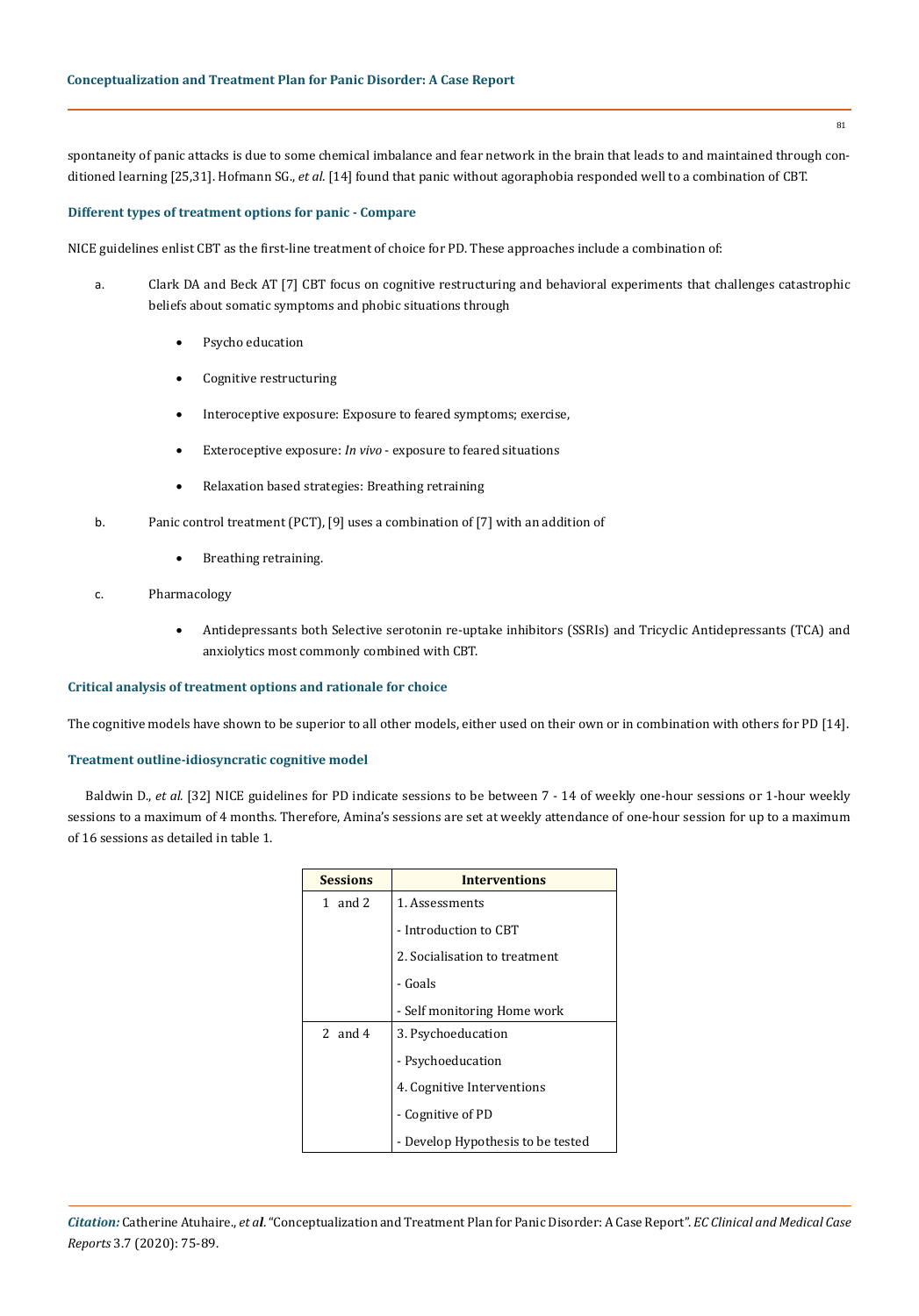| $5$ and $6$  | 5. Behavioural Interventions                      |  |
|--------------|---------------------------------------------------|--|
|              | - Panic induction/Imaginal exposure               |  |
|              | - Hierarchy of fears                              |  |
| 7 and 8      | 6. Cognitive Interventions                        |  |
|              | - Automatic thoughts – Maladaptive<br>Assumptions |  |
|              | - Monitor/Modify                                  |  |
|              | 7. Behavioural Interventions                      |  |
|              | - Graded exposure                                 |  |
| $9$ and $10$ | 9. Cognitive Intervention                         |  |
|              | - Identify Schema                                 |  |
|              | 10. Behavioural Interventions                     |  |
|              | - Graded exposure                                 |  |
| 11 and 12    | 11. Cognitive Interventions                       |  |
|              | 12. Behavioural Experiments                       |  |
| 13 and 14    | 13. Relapse prevention                            |  |
|              | 14. Phasing out treatment                         |  |
| 15 and 16    | 15. Relapse prevention                            |  |
|              | 16. Discharge meeting                             |  |

*Table 1: Amina's idiosyncratic treatment outline adapted from [6,7,23].*

The general treatment plan for PD will include psycho-education on the nature and physiology of anxiety, natures of phobias, hierarchy of fears; anxiety management strategies including relaxation; graded exposure (interoceptive - internal and *in vivo* - therapist aided or self-directed) and habituation. These will incorporate

- **Hyperventilation provocation Tests**
- Imaginal exposure
- Stimulus exposure
- Behavioral experiments
- • Cognitive restructuring.

Session 1 introduced Amina to the components of CBT. This included how CBT works, including collaborative nature of agenda setting, goal setting, rationale for and completion of monitoring tools as well as the role of homework. These tools monitored and informed therapy of progress. Her emotions were rated, generally, on a scale of 0 - 10 in terms of their severity, level of distress including intensity and duration and her behavior were rated in terms of frequency and number of times.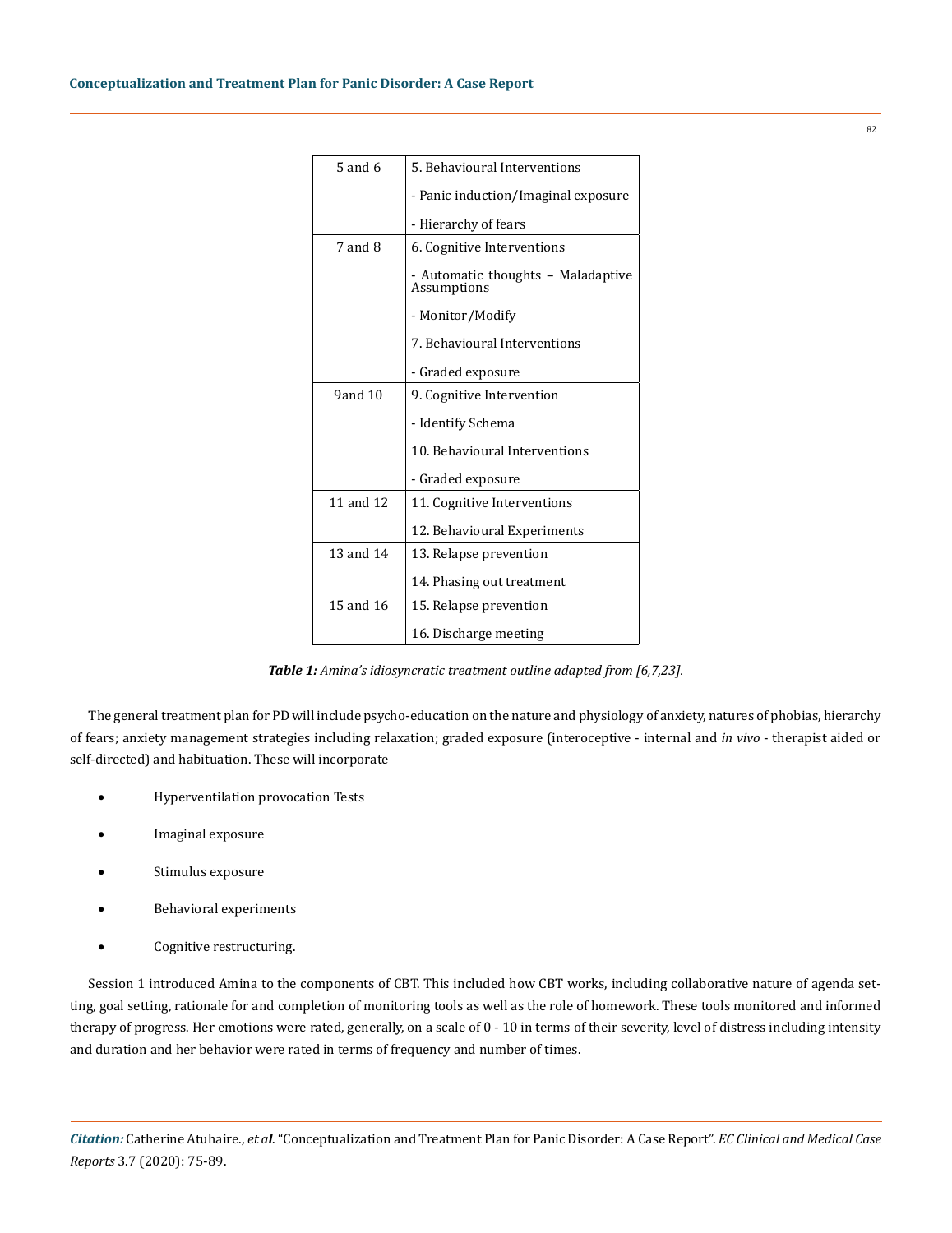Consent was sought from Amina for the therapist to liaise with her GP to rule out any cardiovascular problems. According to Clark GI and Egan SJ [6], it is imperative that heart related problems are ruled out before carrying out any behavioral exercises that includes panic induction exercises.

In session 2, Amina was socialized to treatment and specific, measurable, achievable, realistic and timed goals were formulated. Variable goals were set at different stages of therapy to allow flexibility and accommodation of expected or unexpected events. She was introduced to a weekly thought record sheet so that we could both monitor the pattern of her thoughts. Amina's subjective treatment goals were intended to identify and modify her negative automatic thoughts and catastrophic misinterpretation of her physical symptoms; identify alternative or non-catastrophic interpretation and reduce her hypersensitivity to physical symptoms through cognitive restructuring and behavioral experiments [6,23].

Her anxieties were normalized as a natural safety mechanism which, when hypersensitive, became a clinical problem, which fortunately is treatable with CBT [4-7,33], she was informed.

Medication, antidepressant, was discussed and Amina was advised to refrain from taking her diazepam as well as smoking cannabis as these interfere with CBT efficacy and results in poor outcomes [4-6]. According to [34], therapeutic alliance has the potential of predicting positive outcomes in therapy of which socialization to the treatment and treatment model is one of the components of building alliance [23,34].

In session 3, psychoeducation about PD equipped Amina with more knowledge about the theoretic causation of her PD. This included vulnerability factors including predisposing factors like psychological vulnerability and adverse early childhood experiences.

Furthermore, psychoeducation taught her the distinction between symptoms, thoughts (as subjective perceptions or opinions not facts) including examining the consequences of their catastrophic thinking; explore the role of escape and avoidance in maintaining fear. This helped Amina adopt a more informed and active role in her treatment.

The sessions were interactive drawing on Amina's personal subjective experiences [22]. She learnt about the impact of stress and childhood factors relevant to her within her cognitive model and was given a handout with information about PD. Amina was introduced to maintaining a 'Tool Kit' in which she would document what she had learnt as therapy progresses and this was consolidated at the end of therapy as her relapse prevention package.

Session 4 commenced Cognitive intervention targeting her catastrophic thinking, Amina learnt to distinguish between symptoms, thoughts and behavior, she also learnt about 'thought-action fusion'; that just because she thinks she will collapse when she is dizzy, does not mean that she would; that thoughts are not facts but opinions. We formulated exposure experiment targeting the core fears that maintain her panic cycle; for example 'I will collapse' [6].

Fundamental to this is that Amina was taught to look at her thoughts from more than one perspective, learnt alternative ways of thinking and how to challenge her negative thought and not catastrophise. We increased awareness of her overestimation of what might happen as well as increasing awareness of her coping in that situation. Following construction of cost and benefit analysis with pros and cons of safety behaviors or change, we collaboratively constructed a cognitive hypothesis that we would test to find out which one is correct. Questions like, 'what makes you think that you will have a heart attack and die when your heart is racing? [6], helped us formulate two hypothesizes to test out either it is true that she would have a heart attack or not true she would not have heart attack and die. We constructed a hierarchy of fears or her least to most feared catastrophic thoughts that we could challenge from the least feared one in her graded behavioral experiments. For example, 'people are talking about me' would be not as much anxiety provoking as 'I will collapse if I

*Citation:* Catherine Atuhaire., *et al*. "Conceptualization and Treatment Plan for Panic Disorder: A Case Report". *EC Clinical and Medical Case Reports* 3.7 (2020): 75-89.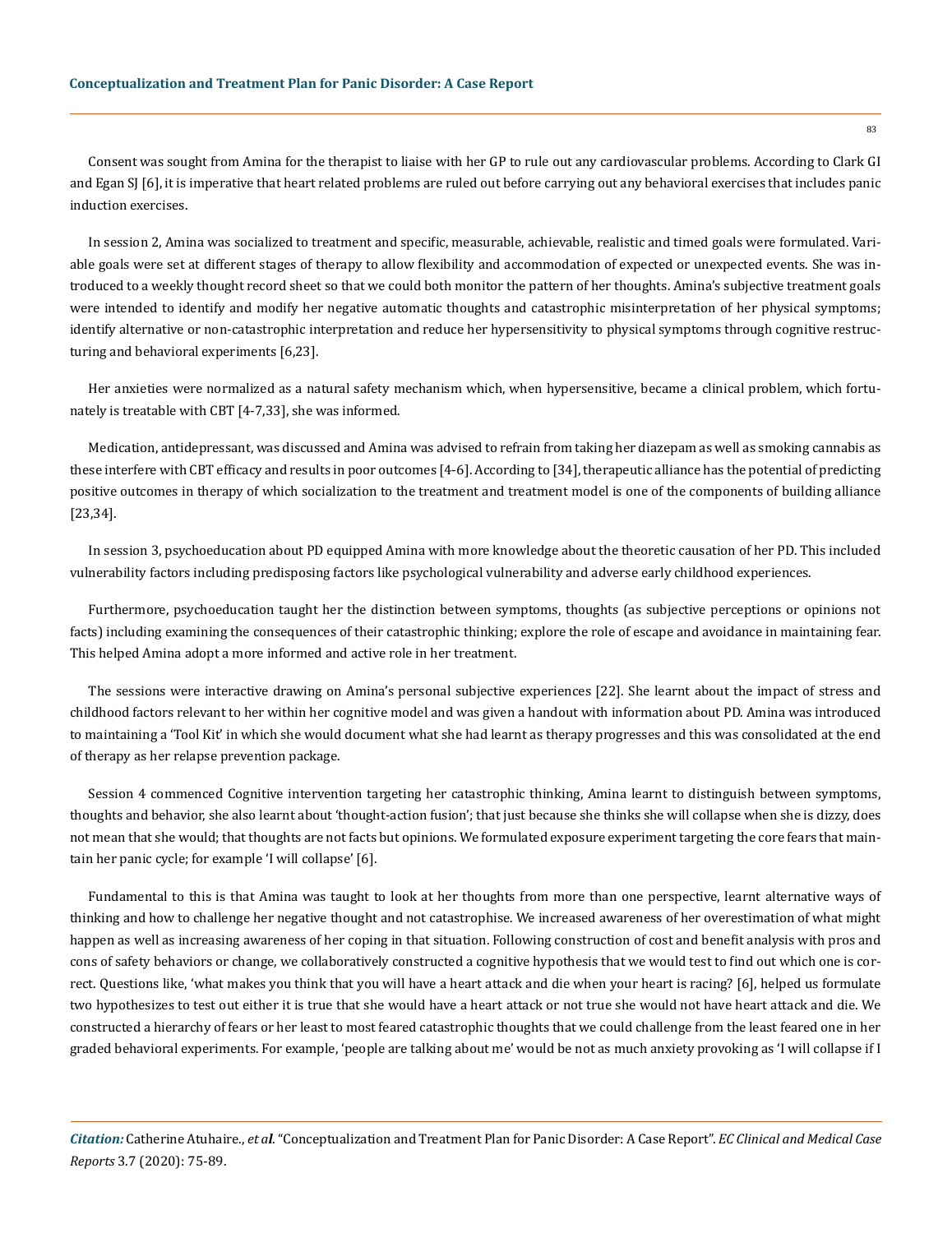do not sit down when I feel dizzy when I am anxious or I will have a heart attack and die'. Idiosyncratic measuring tools for the strength of belief of thought and levels of distress formed part of the home work for these experiments. We constructed alternative and more reasonable explanations or appraisals from these experiments.

In week 6 we formulated behavioral strategies that would involve helping Amina through guided discovery [22,35] to test unhelpful thoughts or behavior when she was anxious. To find out what happened if she did not do any of those behavior, we also constructed a hierarchy of her feared situation, rated them and agreed on what behaviour to drop when sitting down or checking pulse [6,23]. Before conducting these behavioral exposures, it would be explained to Amina that anxiety, though unpleasant, was not dangerous, that it is impossible to pass out during a panic attack (except for blood phobia) and that she would eventually habituate to her panic sensations throughout continuous practice. We also engaged imagery where she would imagine coping in her feared situations prior to *in vivo* exposure:

- Images that come to mind
- What she can visualise
- How effective or useful it is
- What would be a more helpful image and how she could adopt that.

We did in-session panic induction exercises explaining their rationale and normalizing her anxiety symptoms that these are normal fight or flight symptoms that she experiences when she is anxious. These exercises helped Amina experience symptoms that she experiences during her panic attack and included hyperventilation for a minute to produce dizziness, or full body tension for a minute to produce trembling. She hyperventilated for a minute with poses in-between to allow her breathing to normalize [33]. She rated her fear or level of distress before, during and after on a behavioral experiment form. This was also part of her homework to tolerate her anxieties [23]. We did some image work where Amina tried and imagined coping or behaving differently in those feared situation [36].

In session 7, the therapist helped Amina identify her thinking errors [7] and dysfunctional assumptions, e.g. 'if I do not sit down I will fall' when she was feeling dizzy in an attack of panic.

Session 8 carried out behavioral experiments identified in session 5. It was explained to Amina that anxiety sensations eventually reduces to a comfortable level if and when tolerated. It was helpful for her to know that it commonly took around 40 minutes for these sensations to get to a comfortable level. Some socratic questions like, 'how can we test this out?', constructive questioning like, 'what could be a more helpful way of finding out what might happen?' can be employed to encourage behavioral experiments to guide discovery of new perspectives. Amina was encouraged to focus her attention externally, for example, on something specific around her when she starts having her panic sensations; behaviorally, she focused on what she is doing not her sensations, e.g. shopping. It was crucial at this moment for Amina to reflect on and learn from the outcome of these experiments. These experiments were graded, prolonged, repeated and focused.

Session 9 looked at modifying her assumptions and identifying origins of her schemas, 'I am not good enough', 'I am inadequate'. She learnt further on treating thoughts as hypothesis whose view could be changed by generating contradictory evidence. Amina was also encouraged to come up with an alternative perspective, for example, 'No one is perfect, I am also good at other things'.

Session 10 had more behavioral consolidating on what she is learning.

Sessions 11 was cognitive work following testing hypothesis and modifying assumptions and schemas.

*Citation:* Catherine Atuhaire., *et al*. "Conceptualization and Treatment Plan for Panic Disorder: A Case Report". *EC Clinical and Medical Case Reports* 3.7 (2020): 75-89.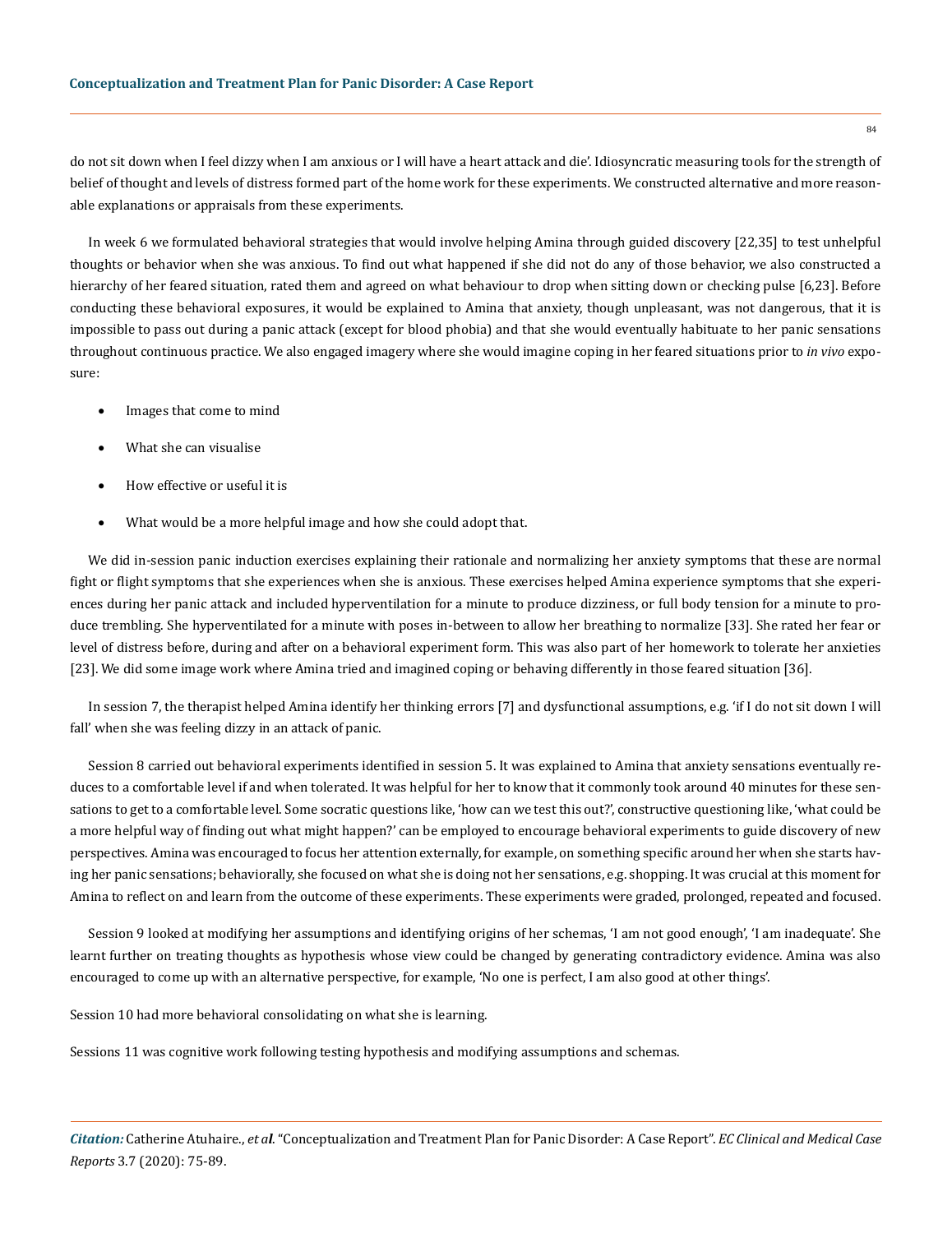Session 12 was more repeated graded exposures establishing what had been learnt.

Session 13 consolidated her relapse prevention package. Amina had a tool kit in which she had been writing her learning experience including from psycho education.

Session 14 were phased out to allow Amina accustomed to being independent.

Session 15 was finalized and produced her relapse prevention package.

Amina was discharged on the  $15<sup>th</sup>$  session.

#### **Relapse prevention**

Strategies to minimize the likelihood or impact of relapse [11] instead of avoiding [7,11] prevention strategies was constructed as therapy went along. This was in the form of a tool kit for Amina in which she recorded what she found helpful and unhelpful thinking and or behaviors. Like [7,11] endorsed that relapse prevention is enhanced when clients expect that there will be occasions when they will experience PA and that it is normal to have anxiety. Amina was equipped with this knowledge and booster sessions and gradual ending of therapy was done with Amina [7,23].

Topics in her tool kit were, what is relapse, what causes relapse, identification of changes (self-monitor) in her daily activities (early warning signs) including thoughts and feeling, her high-risk situations and preventative factors and what tool she could pull out into action to prevent or manage relapse. The detailed information was completed prior to discharge [11]. In case of a relapse, she was advised to approach her GP for support or another referral.

## **Conclusion**

A diagnosis, case conceptualization and treatment plan for Amina was demonstrated in this case study. The diagnostic tools confirmed her diagnosis of panic disorder and her generic, longitudinal and idiosyncratic formulations were collaboratively completed with Amina. Prevalence and incidence of PD as well as outcomes of CBT for PD and research in support of CBT was done followed by her personcentred treatment plan. Her relapse prevention tool kit was also completed at the end of therapy.

## **Previous studies have been on:**

- Cognitive-behavioral therapy, imipramine, or their combination for panic disorder: A randomized controlled trial.
- Anxiety and its disorders: The nature and treatment of anxiety and panic.
	- A Modern Learning Theory Perspective on Aetiology of Panic Disorder.

## **Contribution of this study to existing knowledge:**

- PD sufferers have a high rate of secondary problems, e.g. alcohol and drug abuse as well as depression. These further limits their quality of life and lowers their self-efficacy.
- Research has been challenged by the biological theories (that PD is caused by chemical imbalance) of origins and treatment of PD, especially PA subjectively reported to occur spontaneously.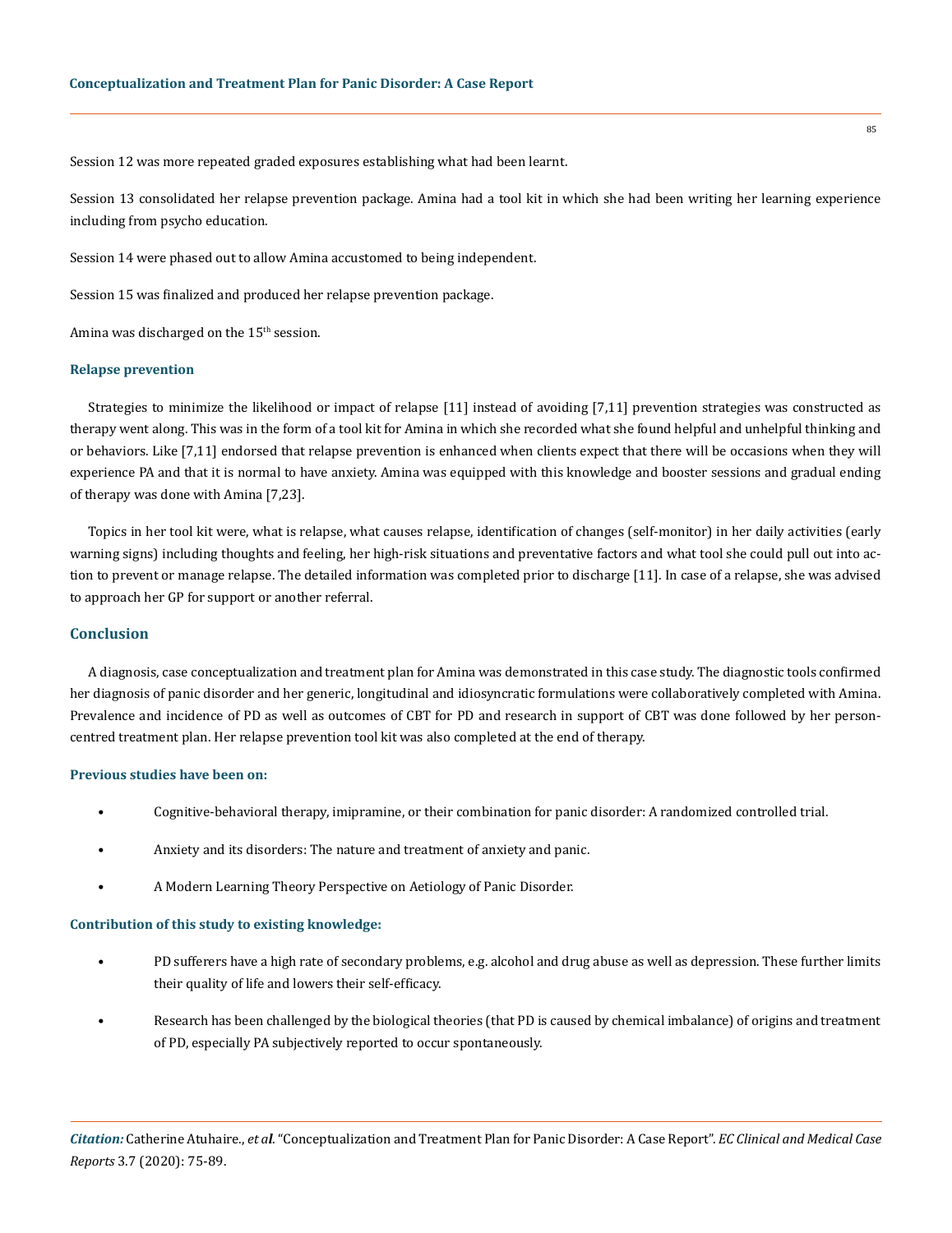• Prior to the cognitive therapy, behavioral approaches does not reduce panic in most patients.

Amina is a woman. She is single with occasional short to medium term relationships throughout their life. She has recently presented at her GP surgery complaining of feeling anxious. She is employed in middle management in social care. She works long hours and find the job very stressful.

Amina describes herself as always being 'a little nervous' with a strong fear of failure and working very hard at school and 6<sup>th</sup> form and in her subsequent career to compensate. She has a memory of a first panic during adolescence before an examination. She has a lifelong problem with self-esteem (believing that she is not good enough) and stress. However, the main problems she is seeking help with is panic fearing having a heart attack and collapsing and making a fool of herself. This has followed some changes at work with a threat of redundancy. This has now been resolved and her immediate situation is secure.

Amina s anxiety is triggered by activities that raise her heart rate, public places, situation where escape is difficult such as giving presentations to others, sitting in the row in the cinema or when out with friends or family. She tries to avoid such situations whenever possible. Some of these avoidances are quite subtle such as sitting at the end of rows in the cinema or near the door in restaurants. Amina is hypervigilant to anxiety symptoms and repeatedly checks her pulse to check her heart rate. There is also an increase in heart rate, dizziness, respiration rate (hyperventilation) and sweating and activates fears of having the heart attack, lowering both the sense of control over the anxiety and creating a "fear of fear". Avoidance and escape from anxiety symptoms, as does holding on to chairs or learning against something or sitting down if she feels dizziness. These behaviors all give a momentary reduction (relief from the anxiety). Close family members are aware of the problem and her mother rings her daily to reassure her that she is safe.

Medication is Paroxetine 20 mg, Amina also takes St Johns Wort (the GP is not aware of this). She smokes ¼ oz of cannabis per week (GP is not aware of this) to try and relieve the panic and prevent it from occurring and Amina is prescribed diazepam 5 mg which is taken on average once per week when very anxious particularly if a presentation at work has to be given.

| DSM-V<br>Diagnostic criteria: 300.01 (F41.0)<br>Recurrent unexpected panic attacks (expected or unexpected). A<br>panic attack is an abrupt surge of intense fear or intense<br>discomfort that reaches a peak within minutes during which time:<br>A. Defined by any 4 or more of the 13 symptoms below<br>1. Somatic Symptoms<br>1. Palpitations, pounding heart, accelerated heart rate<br>2. Sweating<br>3. Trembling or shaking<br>4. Sensations of shortness of breath or smothering<br>5. Feeling of choking<br>6. Chest pain or discomfort<br>7. Nausea or abdominal discomfort<br>8. Feeling dizzy, light-headed or faint<br>9. Chills or heat sensations<br>10. Paresthesia's (Numbness or tingling sensations)<br>11. Derealisation (feeling of unreality) or depersonalization (being<br>detached from oneself)<br>2. Cognitive Symptoms<br>- Fear of loosing control or going crazy<br>- Fear of dying<br>NB: culture specific symptoms like tinnitus, neck soreness,<br>headache or uncontrollable screaming may be seen and should not<br>be counted as one of the four above.<br>B. At least one of the attacks has been followed by 1 month or more<br>of one or both of:<br>1.<br>Persistent concern or worry about future attacks or of the<br>consequences of the attack e.g. having a heart attack or going crazy<br>Substantial maladaptive behavioural changes after the<br>2.<br>attack e.g. avoidance of feared situations or exercises.<br>C. The disturbance is not attributable to psychological effects of a<br>substance (e.g. drug use or medication) or another medical<br>condition (e.g. hyperthyroidism or cardio-pulmonary disease).<br>D. The disturbance is not better explained by another mental<br>disorder e.g. social anxiety, specific phobia, OCD, PTSD or<br>separation anxiety disorder<br>Diagnostic Features:<br>Frequency: moderately frequent like one per week for a<br>month at a time or short bursts of more frequent attacks (e.g. daily)<br>separated by weeks or months with no attacks.<br>Or less frequent attacks like 2 per month over many years | $ICD-10$<br>F41.0 Panic disorder [episodic paroxysmal<br>anxiety]<br>The essential feature is recurrent attacks of severe anxiety (panic).<br>which are not restricted to any particular situation or set of<br>circumstances and are therefore unpredictable. As with other<br>anxiety disorders, the dominant symptoms include sudden onset of<br>- Palpitations,<br>- Chest pain<br>- Choking sensations<br>- Dizziness.<br>- Feelings of unreality (depersonalization or derealization).<br>There is often also a secondary: Cognitively<br>- Fear of dying, losing control, or going mad.<br>Individual attacks lasts for minutes or longer.<br>Course and Frequency of attacks is variable. An individual in a panic<br>attack experiences a crescendo of fear and automatic symptoms<br>which makes them leave the situation in a hurry. If this occurs in a<br>specific situation, e.g, bus or crowd, the individual may<br>subsequently avoid that situation. Similarly, frequent and<br>unpredictable attacks may produce<br>- Fear of being alone or going into public places<br>A panic attack is followed by a persistent fear of having another<br>attack.<br>Several attacks of automatic anxiety must have occurred with a<br>period of about a month in<br>Circumstances where there is no objective danger<br>a.<br>ъ.<br>c.<br>between attacks (although anticipatory anxiety is common)<br>Differential diagnosis<br>depression.<br>any of the phobias in F40. |
|-----------------------------------------------------------------------------------------------------------------------------------------------------------------------------------------------------------------------------------------------------------------------------------------------------------------------------------------------------------------------------------------------------------------------------------------------------------------------------------------------------------------------------------------------------------------------------------------------------------------------------------------------------------------------------------------------------------------------------------------------------------------------------------------------------------------------------------------------------------------------------------------------------------------------------------------------------------------------------------------------------------------------------------------------------------------------------------------------------------------------------------------------------------------------------------------------------------------------------------------------------------------------------------------------------------------------------------------------------------------------------------------------------------------------------------------------------------------------------------------------------------------------------------------------------------------------------------------------------------------------------------------------------------------------------------------------------------------------------------------------------------------------------------------------------------------------------------------------------------------------------------------------------------------------------------------------------------------------------------------------------------------------------------------------------------------------------------------------------------------|------------------------------------------------------------------------------------------------------------------------------------------------------------------------------------------------------------------------------------------------------------------------------------------------------------------------------------------------------------------------------------------------------------------------------------------------------------------------------------------------------------------------------------------------------------------------------------------------------------------------------------------------------------------------------------------------------------------------------------------------------------------------------------------------------------------------------------------------------------------------------------------------------------------------------------------------------------------------------------------------------------------------------------------------------------------------------------------------------------------------------------------------------------------------------------------------------------------------------------------------------------------------------------------------------------------------------------------------------------------------------------------------------------------------------------------------------------------------------------|
| More than one unexpected full symptom attack is required<br>for a diagnosis of panic disorder<br>i. Maladaptive changes represent to minimize or avoid panic                                                                                                                                                                                                                                                                                                                                                                                                                                                                                                                                                                                                                                                                                                                                                                                                                                                                                                                                                                                                                                                                                                                                                                                                                                                                                                                                                                                                                                                                                                                                                                                                                                                                                                                                                                                                                                                                                                                                                    | Without being confined to known or predictable situations<br>With comparative freedom from anxiety symptoms<br>Panic disorder should not be given as the main diagnosis if the<br>patient has a depressive disorder (may be secondary to depressive<br>disorder especially in men) at the time the attacks start; in these<br>circumstances the panic attacks are probably secondary to<br>Panic disorder should be the main diagnosis only in the absence of                                                                                                                                                                                                                                                                                                                                                                                                                                                                                                                                                                                                                                                                                                                                                                                                                                                                                                                                                                                                                      |
| attacks for example avoiding physical exertion, restricting usual<br>daily activities<br>ii. Or agoraphobia type situations in which case a diagnosis of<br>agoraphobia should be given<br><b>Differential diagnosis</b><br><b>Diagnostic Comorbidity</b>                                                                                                                                                                                                                                                                                                                                                                                                                                                                                                                                                                                                                                                                                                                                                                                                                                                                                                                                                                                                                                                                                                                                                                                                                                                                                                                                                                                                                                                                                                                                                                                                                                                                                                                                                                                                                                                       |                                                                                                                                                                                                                                                                                                                                                                                                                                                                                                                                                                                                                                                                                                                                                                                                                                                                                                                                                                                                                                                                                                                                                                                                                                                                                                                                                                                                                                                                                    |
| Agoraphobia 300.22<br>A. Marked fear of about 2 or more of<br>1.<br>Using public transport, e.g. buses or trains, ships, planes<br>2.<br>Being in open spaces e.g. parking lots, market place, bridges                                                                                                                                                                                                                                                                                                                                                                                                                                                                                                                                                                                                                                                                                                                                                                                                                                                                                                                                                                                                                                                                                                                                                                                                                                                                                                                                                                                                                                                                                                                                                                                                                                                                                                                                                                                                                                                                                                          | With Agoraphobia F40.00<br>Fear and avoidance of not only open spaces but also<br>crowds and the difficulty of immediate easy escape to a<br>safe place, usually home.                                                                                                                                                                                                                                                                                                                                                                                                                                                                                                                                                                                                                                                                                                                                                                                                                                                                                                                                                                                                                                                                                                                                                                                                                                                                                                             |

*Citation:* Catherine Atuhaire., *et al*. "Conceptualization and Treatment Plan for Panic Disorder: A Case Report". *EC Clinical and Medical Case Reports* 3.7 (2020): 75-89.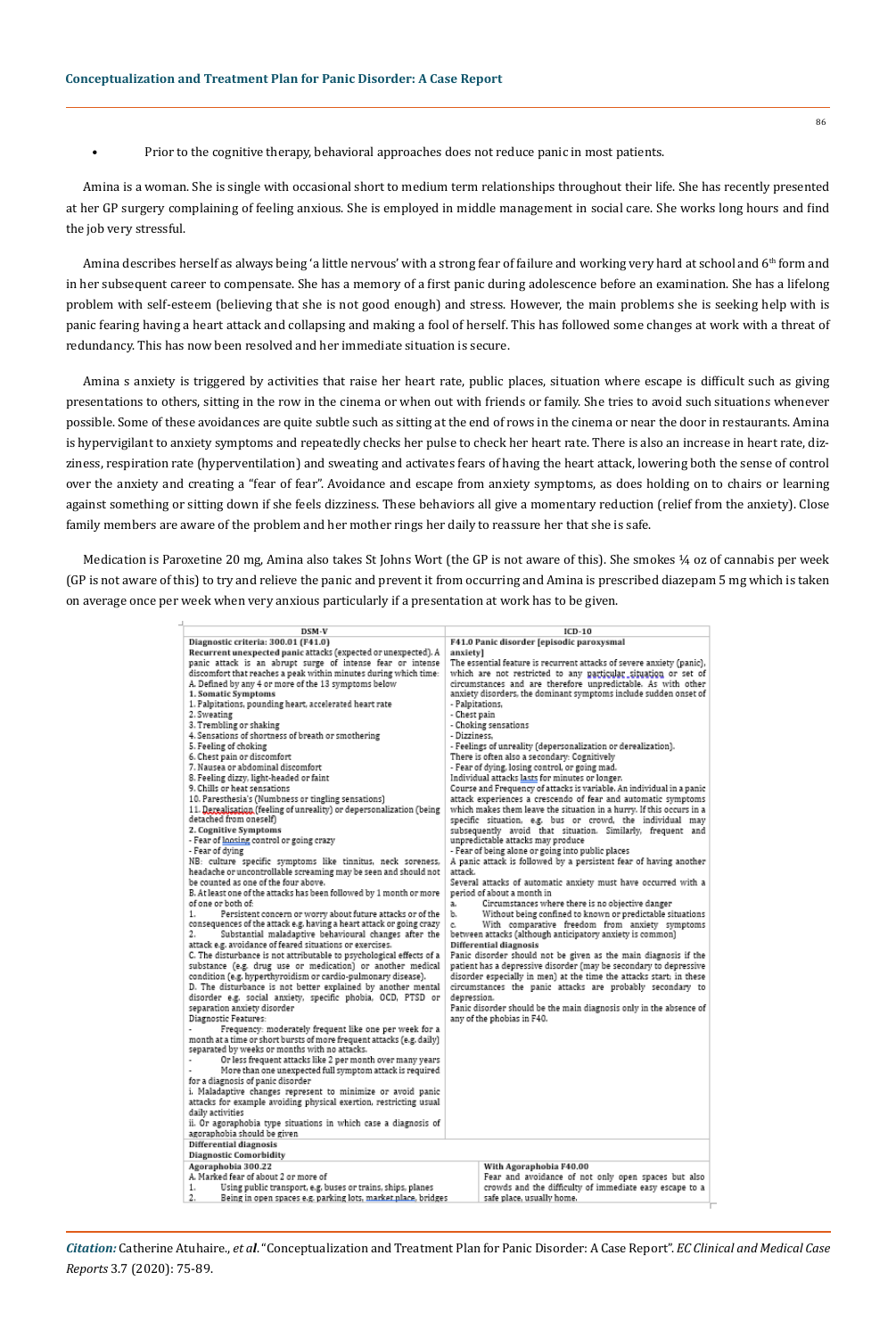| 3.<br>Being in enclosed spaces e.g. shops, theatre, cinema                  | Fear of entering shops, crowds, public places or            |
|-----------------------------------------------------------------------------|-------------------------------------------------------------|
| Standing in line or being in crowds<br>4.                                   | travelling alone in trains, buses or planes                 |
| 5.<br>Being away from home alone                                            | Some suffers may become completely house<br>٠               |
| B. Situations feared because of thoughts that escape might be difficult or  | bound                                                       |
| help might not be available in the event of having a panic attack.          | Terrified by the thought of collapsing and being            |
| C. Situation always provokes fear/anxiety.                                  | helpless in public                                          |
| D. actively avoided situation unless with someone;                          | Lack of immediate escape<br>٠                               |
| E. Fear is out of proportion to actual danger                               | More common in women                                        |
| F. Persistently lasingt for 6 months or more                                | F40.10 Social phobias                                       |
| To Llike Social Phobia below<br>G.                                          | Often start in adolescence and are centered around fear of  |
| Social Anxiety (Social Phobia)                                              | scrutiny by other people, in comparatively small groups as  |
| A marked fear of about one or more social situations where one is<br>А.     | opposed to crowds; usually leading to avoidance of social   |
| exposed to possible scrutiny by others, for example, having a conversation, | situations. Maybe discrete (restricted to eating in public, |
| meeting new people, being observed, e.g. eating or drinking or performing   | public speaking or encounters with opposite sex); direct    |
| infront of others, e.g. giving a speech                                     | eye to eye contact may be stressful in some cultures        |
| Fear of showing anxiety symptoms that will be lead to negative<br>В.        | More pervasive social phobias are usually associated with   |
| evaluation by others; will be humiliating or embarrassing, will lead to     | low self-esteem and fear of criticism. They may present a   |
| rejection or offending others                                               | complaint of blushing, hand tremor, nausea, or urgency of   |
| Social situations almost always provokes fear or anxiety<br>c.              | micturition, the patient sometimes being convinced that     |
| Social situations are avoided or endured with intense fear or<br>D.         | one of these secondary manifestations of their anxiety is   |
| anxiety                                                                     | the primary problem. Symptoms may progress to panic         |
| Е.<br>The fear or Anxiety is out of proportion to the actual threat posed   | attacks complete social isolation                           |
| by the social situations                                                    | Guidelines                                                  |
| The fear or anxiety is persistent, typically lasting for 6 months or<br>F.  | Psychological or automatic symptoms must be<br>a.           |
| more                                                                        | (primary manifestations of anxiety and not secondary to     |
| The fear, anxiety or avoidance causes clinically significant distress<br>G. | other symptoms such as delusions or obsessional thoughts    |
| or impairment in social, occupational or other important functioning        | The anxiety must be restricted to the presence of<br>ъ.     |
| The fear, anxiety or avoidance is not attributable to the<br>Η.             | the particular phobic object or situation                   |
| physiological affects of substance misuse or another medical condition      | The phobic situation is avoided whenever<br>c.              |
| To specify if Performance only: if fear is restricted to speaking or<br>L   | possible                                                    |
| performing in public                                                        | Differential diagnosis                                      |
|                                                                             | Agoraphobia and depressive disorders are also prominent     |

87

*Appendix 1: The OSCE Client.*

## **Bibliography**

- 1. [Newson AJ and Lipworth W. "Why should ethics approval be required prior to publication of health promotion research?"](https://www.ncbi.nlm.nih.gov/pubmed/26548539) *Health Promotion Journal* [26.3 \(2016\): 170-175.](https://www.ncbi.nlm.nih.gov/pubmed/26548539)
- 2. Association AP. "Diagnostic and statistical manual of mental disorders (DSM-5®)". American Psychiatric Publication (2013).
- 3. [Organization WH. "International statistical classification of diseases and related health problems".](https://en.wikipedia.org/wiki/International_Statistical_Classification_of_Diseases_and_Related_Health_Problems) *World Health Organization* (2004).
- 4. McCabe RE and Gifford S. "Psychological treatment of panic disorder and agoraphobia". Oxford Handbook of Anxiety and Related Disorders (2009): 308-320.
- 5. Schmidt NB., *et al*[. "Classification of panic attack subtypes in patients and normal controls in response to biological challenge: impli](https://www.ncbi.nlm.nih.gov/pubmed/12405522)[cations for assessment and treatment".](https://www.ncbi.nlm.nih.gov/pubmed/12405522) *Journal of Anxiety Disorders* 16.6 (2002): 625-638.
- 6. [Clark GI and Egan SJ. "The Socratic method in cognitive behavioural therapy: A narrative review".](https://link.springer.com/article/10.1007/s10608-015-9707-3) *Cognitive Therapy and Research* 39.6 [\(2015\): 863-879.](https://link.springer.com/article/10.1007/s10608-015-9707-3)
- 7. Clark DA and Beck AT. "Cognitive Therapy of Anxiety Disorders Science and Practice". *Psychotherapy and Psychosomatics* 81.4 (2012): 263.
- 8. [Clark DM. "A cognitive approach to panic".](https://www.ncbi.nlm.nih.gov/pubmed/3741311) *Behaviour Research and Therapy* 24.4 (1986): 461-470.
- 9. Barlow DH., *et al*[. "Psychosocial treatments for panic disorders, phobias, and generalized anxiety disorder".](https://www.oxfordclinicalpsych.com/view/10.1093/med:psych/9780195304145.001.0001/med-9780195304145-chapter-13) *A Guid to Treat that Work* [2 \(2002\): 301-336.](https://www.oxfordclinicalpsych.com/view/10.1093/med:psych/9780195304145.001.0001/med-9780195304145-chapter-13)
- 10. Macneil CA., *et al*[. "Is diagnosis enough to guide interventions in mental health? Using case formulation in clinical practice".](https://bmcmedicine.biomedcentral.com/articles/10.1186/1741-7015-10-111) *BMC Medicine* [10.1 \(2012\): 111.](https://bmcmedicine.biomedcentral.com/articles/10.1186/1741-7015-10-111)

*Citation:* Catherine Atuhaire., *et al*. "Conceptualization and Treatment Plan for Panic Disorder: A Case Report". *EC Clinical and Medical Case Reports* 3.7 (2020): 75-89.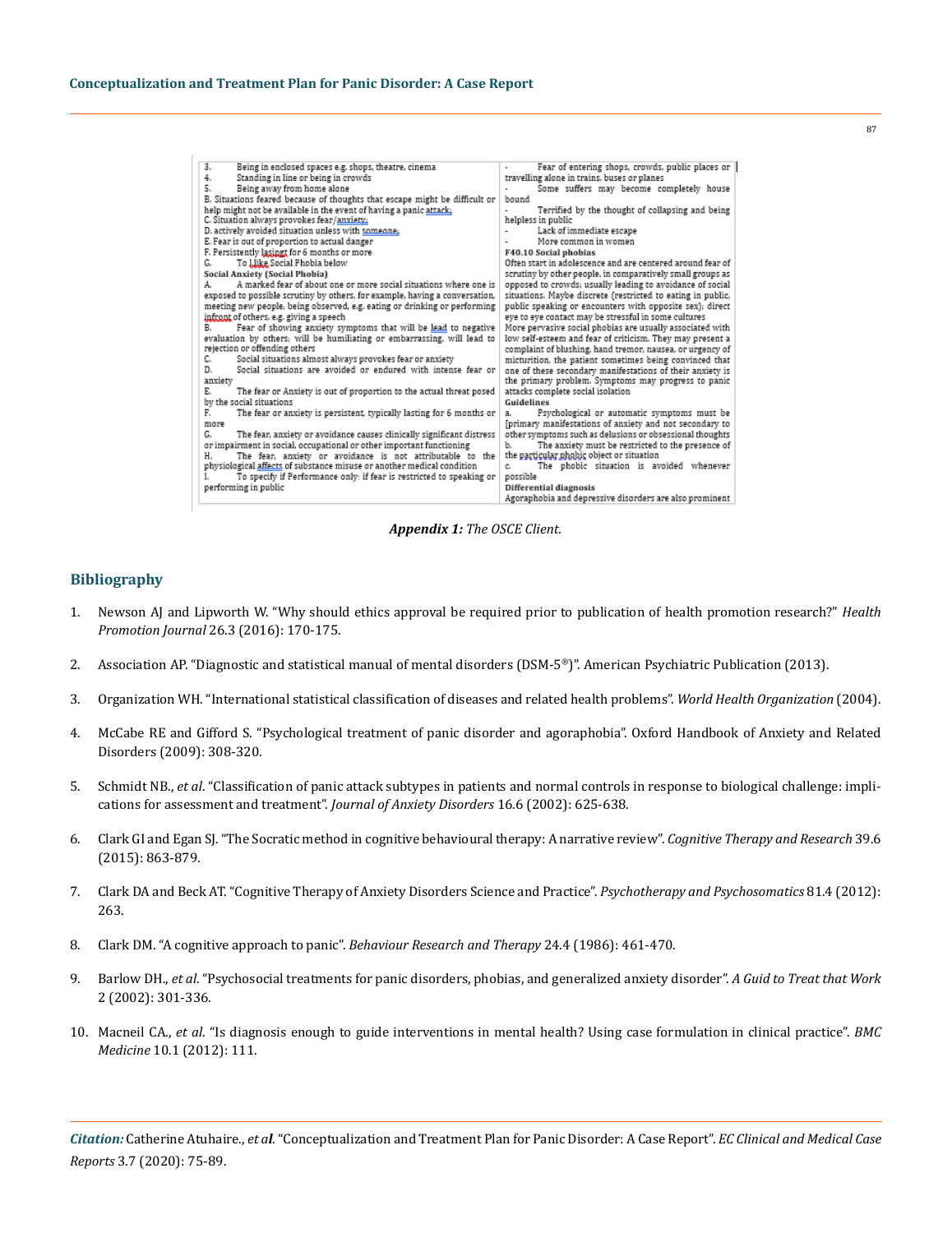- 11. Corrie S., *et al*[. "Assessment and Case Formulation in Cognitive Behavioural Therapy". SAGE \(2015\).](https://uk.sagepub.com/en-gb/eur/assessment-and-case-formulation-in-cognitive-behavioural-therapy/book242919)
- 12. Kessler RC., *et al*[. "The epidemiology of panic attacks, panic disorder, and agoraphobia in the National Comorbidity Survey Replica](https://www.ncbi.nlm.nih.gov/pmc/articles/PMC1958997/)tion". *[Archives of General Psychiatry](https://www.ncbi.nlm.nih.gov/pmc/articles/PMC1958997/)* 63.4 (2006): 415-424.
- 13. Grant BF., *et al*[. "The epidemiology of DSM-IV panic disorder and agoraphobia in the United States: results from the National Epide](https://europepmc.org/article/med/16649821)[miologic Survey on Alcohol and Related Conditions".](https://europepmc.org/article/med/16649821) *The Journal of Clinical Psychiatry* (2006).
- 14. Hofmann SG., *et al*[. "The efficacy of cognitive behavioral therapy: A review of meta-analyses".](https://www.ncbi.nlm.nih.gov/pmc/articles/PMC3584580/) *Cognitive Therapy and Research* 36.5 [\(2012\): 427-440.](https://www.ncbi.nlm.nih.gov/pmc/articles/PMC3584580/)
- 15. Grant A., *et al*[. "Assessment and case formulation in cognitive behavioural therapy". Sage \(2008\).](https://uk.sagepub.com/en-gb/eur/assessment-and-case-formulation-in-cognitive-behavioural-therapy/book242919)
- 16. Kuyken W. "Evidence-based case formulation". *[Case Formulation Cognitive-Behavioral Therapy](https://psycnet.apa.org/record/2006-09805-002)* (2006): 12-35.
- 17. Padesky CA and Greenberger D. "Clinician's guide to mind over mood". Guilford Press (2012).
- 18. Kennerley H., *et al*[. "An introduction to cognitive behaviour therapy: Skills and applications". Sage \(2016\).](https://uk.sagepub.com/en-gb/eur/an-introduction-to-cognitive-behaviour-therapy/book245476)
- 19. [Nordahl H and Wells A. "Testing the metacognitive model against the benchmark CBT model of social anxiety disorder: Is it time to](https://journals.plos.org/plosone/article?id=10.1371/journal.pone.0177109) [move beyond cognition?"](https://journals.plos.org/plosone/article?id=10.1371/journal.pone.0177109) *PLoS One* 12.5 (2017): e0177109.
- 20. Beck JS. "Cognitive therapy: Basics and beyond" (1995).
- 21. Weiner MF. "Cognitive Therapy of Depression". By Aaron T. Beck, A. John Rush, Brian F. Shaw, and Gary Emery (Book Review). International Journal of Group Psychotherapy 31.1 (1981): 125.
- 22. [Roth AD and Pilling S. "The competences required to deliver effective cognitive and behavioural therapy for people with depression](https://www.researchgate.net/publication/237549113_The_Competences_Required_to_Deliver_Effective_Cognitive_and_Behavioural_Therapy_for_People_with_Depression_and_with_Anxiety_Disorders) [and with anxiety disorders" \(2007\).](https://www.researchgate.net/publication/237549113_The_Competences_Required_to_Deliver_Effective_Cognitive_and_Behavioural_Therapy_for_People_with_Depression_and_with_Anxiety_Disorders)
- 23. Leahy RL., *et al*. "Treatment plans and interventions for depression and anxiety disorders". Guilford press (2011).
- 24. [Arch JJ and Craske MG. "First-line treatment: A critical appraisal of cognitive behavioral therapy developments and alternatives".](https://www.colorado.edu/clinicalpsychology/sites/default/files/attached-files/arch_craske_2009_first_line_treatments.pdf)  *[Psychiatric Clinics](https://www.colorado.edu/clinicalpsychology/sites/default/files/attached-files/arch_craske_2009_first_line_treatments.pdf)* 32.3 (2009): 525-547.
- 25. Gorman JM., *et al*[. "The effect of pharmacotherapist characteristics on treatment outcome in panic disorder".](https://www.ncbi.nlm.nih.gov/pubmed/12621597) *Depress Anxiety* 17.2 [\(2003\): 88-93.](https://www.ncbi.nlm.nih.gov/pubmed/12621597)
- 26. [Prochaska JO and DiClemente CC. "The transtheoretical approach".](https://psycnet.apa.org/record/1992-98710-009) *Handbook of Psychotherapy Integration* (1992): 2.
- 27. [Slaap BR and Den Boer JA. "The prediction of nonresponse to pharmacotherapy in panic disorder: a review".](https://www.ncbi.nlm.nih.gov/pubmed/11668664) *Depress Anxiety* 14.2 [\(2001\): 112-122.](https://www.ncbi.nlm.nih.gov/pubmed/11668664)
- 28. Cammin‐Nowak S., *et al*[. "Specificity of homework compliance effects on treatment outcome in CBT: evidence from a controlled trial](https://www.ncbi.nlm.nih.gov/pubmed/23504641)  on panic disorder and agoraphobia". *[Journal of Clinical Psychology](https://www.ncbi.nlm.nih.gov/pubmed/23504641)* 69.6 (2013): 616-629.
- 29. [Wolfe B. "Treatment of panic disorder: A consensus development conference".](https://consensus.nih.gov/1991/1991panicdisorder085html.htm) *American Psychiatric Publishing* (1994).
- 30. [Bandura A. "Self-efficacy conception of anxiety".](https://www.tandfonline.com/doi/abs/10.1080/10615808808248222) *Anxiety Research* 1.2 (1988): 77-98.
- 31. McLeod SA. "Classical Conditioning-Simply Psychology". Luettavissa (2008).
- 32. Baldwin D., *et al*[. "Efficacy of drug treatments for generalised anxiety disorder: systematic review and meta-analysis".](https://www.bmj.com/content/342/bmj.d1199) *British Medical Journal* [342 \(2011\): d1199.](https://www.bmj.com/content/342/bmj.d1199)

*Citation:* Catherine Atuhaire., *et al*. "Conceptualization and Treatment Plan for Panic Disorder: A Case Report". *EC Clinical and Medical Case Reports* 3.7 (2020): 75-89.